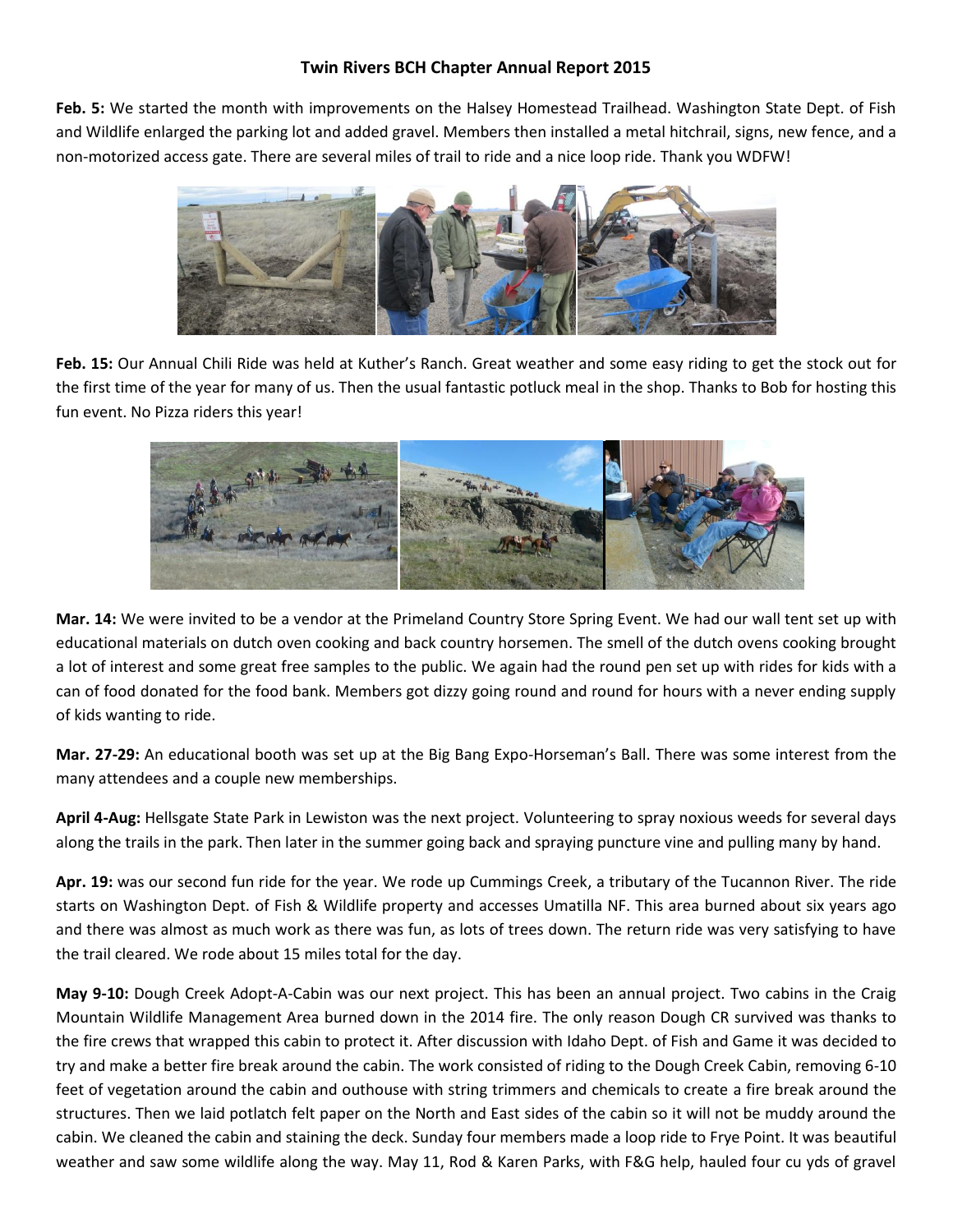with SXS ATV's and spread it over the potlatch felt paper. We are all hoping this will prevent the cabin from burning during the next fire on the mountain. Thank you Idaho Fish & Game for the gravel and help.



**May 16-17:** Wilderness Gateway Campground Project, Lochsa District, NezPerce-Clearwater NF. The work consisted of spring cleaning in Loop D, the stock campground. There was a large pile of debris at loop 4 that we cleaned up and spread out to level the area after debris was left from tree thinning in the campground last year. We cleared the horse trail in the campground from camp to the Lochsa River Bridge. After the work, we took about a four hour ride up the Lochsa Peak trail. It rained almost all Friday night and most of the day on Saturday, so we rode in the rain. We had a great potluck when we got back and all went to bed early. Sunday, we rode from camp on the Down River trail to the Lochsa Historical Station, Then Rod took the wrong trail and we rode up the Grouse Ridge Trail, rather than Fish Creek where we were supposed to go. Was a new trail for all of us and went up and up and up until it just dead ended, so back to camp we went and then drove home.

**May 20:** Six of us met at Bogars' and headed up to the Umatilla NF riding and clearing some of the routes we ride for Kid's Kamp was our plan. Some of these trails are on the national forest and some are on Washington Dept. of Fish & Wildlife land. It is a beautiful time of year to ride, as the grass is about a foot tall and real green. As we rode across the fields and into the canyon, it did not take long to come across a big tree across the trail. As we rode, it just kept getting worse. It was easier to walk the trail with the saw and cut out trees rather than riding to the next problem tree and dismounting. The first two miles was the worst, then it was just a tree every once in a while. Some cut brush while the others worked on removing the trees. We ate lunch by a creek and then continued our ride back to the trailers.

**May 31:** This was a cleanup day at Kruze Meadows Parking lot in preparation for our Fundraiser ride June 6<sup>th</sup>. This parking lot is very popular for pallet campfires, so we drag magnets on the area to remove as many nails as possible and pickup other trash. We did this last year, so only got about three gallons of nails this year.

**June 6:** Annual Chapter Fundraiser Ride was help at Kruze Meadows parking lot. This year the ride was on a new route to the west. We had many great comments on the route. We had the usual games of chance at each station for fun and games. The shooting and cowboy polo were very popular. Thanks to Idaho Fish & Game for providing us a great location to hold our fundraiser.

**June 16-20:** "Kid's Kamp" Members spent the two days before getting prepared and set up. June 16 twenty five youths between the ages of eight and seventeen arrived at the Smoothing Iron Ranch with their horses for five days of fun, education, and trail rides. Smoothing Iron Ranch is owned by Washington State Dept. of Fish & Wildlife located about 25 miles southwest of Clarkston, WA. Wall tents were set up for the kids. Every year we cover Leave No Trace topics and try to instill responsibility with daily duties. In the field during the daily trail rides they had training on stock containment with portable electric fences, hobbles, highline, and picket ropes, human waste containment and use of cat holes and discussions on litter and keeping a clean camp. The kids have to wash all their own dishes, keep water in the stock pens, clean pens daily and feed their own stock, so it was not all fun and games. We had a great kitchen staff that used the farm house to prepare and serve meals. We always try to have some outside topics that may interest the kids. This year Asotin County Sheriff K-9 Unit came and presented drug awareness, and covered the many talents that his dog "Olie" has such as house searches, seeking people, evidence, and drugs. Pat Ogden and assistant trained them on archery target shooting safety and let them all shoot at targets. In our area there are archery target shooting classes in almost all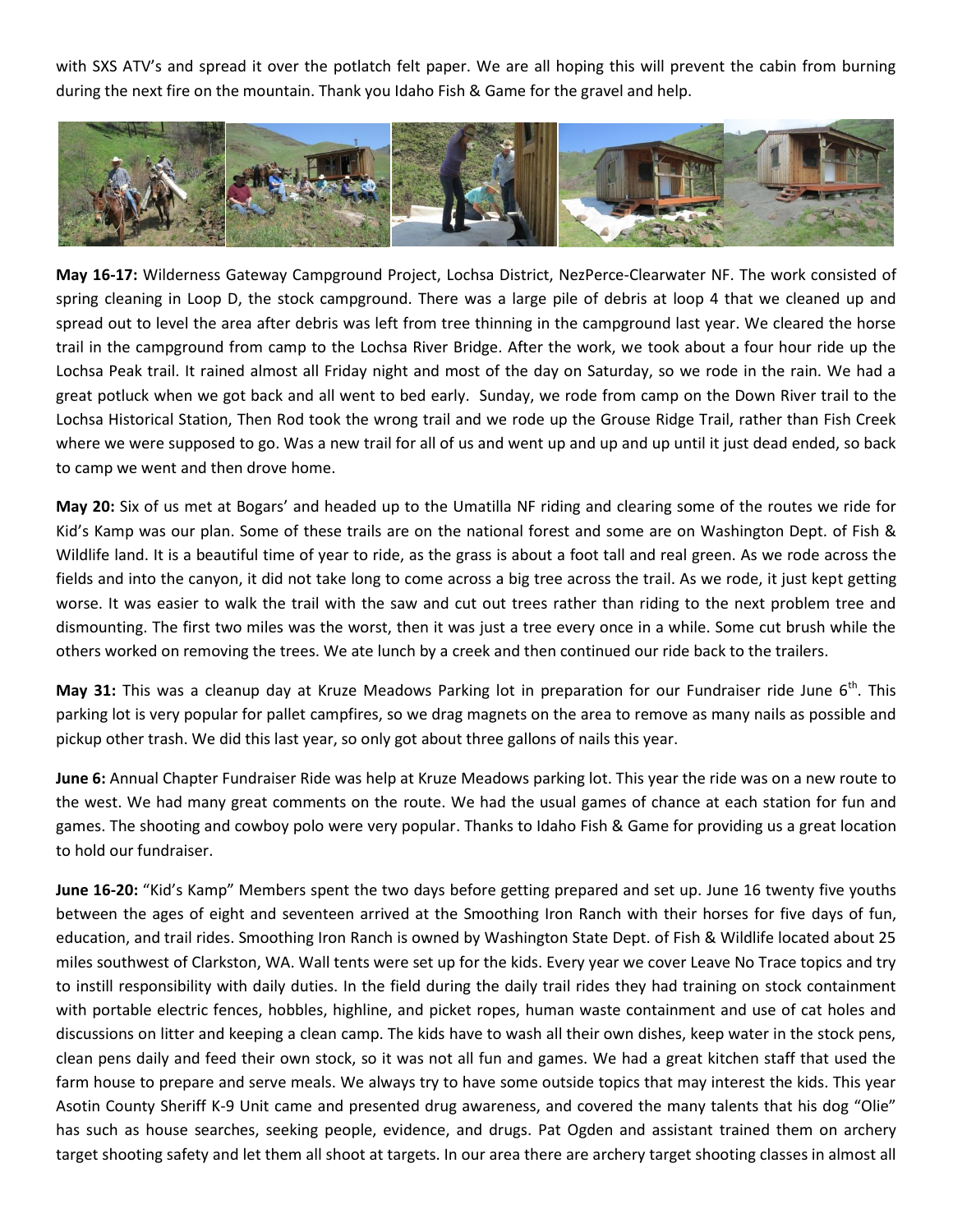the local schools. They took 142 kids to the state meet last year. Every day elk were spotted during the rides. Water balloon fights is always popular, and other games to entertain them. The last day competition was held as they demonstrated to their parents how to set up a highline, portable electric fence and knots that they were taught. We are already making plans for next year.



**June 16 & 24:** North Fork District, NezPerce-Clearwater NF. Jim White and Matt Bake packed four animal loads of FS Trail Crew supplies on June 16 to the mouth of Cayuse Cr from Kelly Cr Trailhead and one more load on the  $17<sup>th</sup>$ . On the  $24<sup>th</sup>$ Billie Havens and Rod Parks packed four culverts into Cayuse Creek and five loads of trail crew gear out of their camp and hauled them to the Kelly Creek Trailhead. We did not haul out some hand tools as they were not with the other gear. We found out they wanted them out, so we hauled out two rock bars, a shovel, axe, and Pulaski on our return trip from Hanson Meadow packing the next day. The forest service trail crew did a great job widening the trail tread and adding turnpike to several sections over boggy areas. The trail looks the best it has in years.

**June 25:** North Fork District, NezPerce-Clearwater NF, Rod, Billie, and Linda Lane loaded seven pack animals with gear for two employees from the Great Burn Study Group and packed them ten miles up Kelly Cr to Hanson Meadows. We were asked to help them set up the wall tent. We had to use poles to make the frame and it took all five of us to get it standing. Rod put it on upside down first, so that did not help getting the task done. The crew will be surveying exotic plans, weeds spraying and other tasks. The Great Burn Area is a proposed Wilderness area. Palouse BCH Chapter packed the crew out on Aug. 22<sup>nd</sup>.



June 26-30: North Fork District, NezPerce-Clearwater NF, Rod & Billie next moved down Kelly Cr on the 26<sup>th</sup> to Bungalow and loaded their gear and packed in to Weitas Guard Station for the night. The next day we hauled hay six miles up the creek and dropped them off, then up the creek another mile and sprayed weeds for a few hours and back to the guard station, a long day. Rod used the recently acquired chapter horseback sprayer along the trail and Kearstin Edwards (FS) and Billie used back pack sprayers. The next morning we packed our gear and moved camp to where we dropped off the hay and then up the trail again to spray weeds. Rod got so involved with the spraying that he did not keep a good eye on the load of spray and spun the load on his horse. This was the new horse that he got from Tony Hepburn last year and lucky for him and Rod he does not get excited with anything he has put on him. Rod walked him off the hill with the tank under his belly and tied him up so he could reload him. We went back down the trail to set up camp and then Rod & Billie took a very rewarding dip in the creek as it was in the mid nineties and there was no shade where we were spraying. It was real heaven laying in the creek and cooling off. The  $29<sup>th</sup>$  we headed six miles up the creek and sprayed weeds in another meadow and returned back to camp for another dip in the creek. The next morning we loaded up camp and rode the sixteen miles back to Bungalow Junction, piled our gear in our pickups and headed for home. Some real pretty country to ride in.

**July15-16:** Big Butte Lookout is located in the Umatilla NF west of Anatone, WA. Volunteers are refurbishing it and have plans to add it to the rental program. BCH, FS, and Forest Fire lookout Association members and others have spent the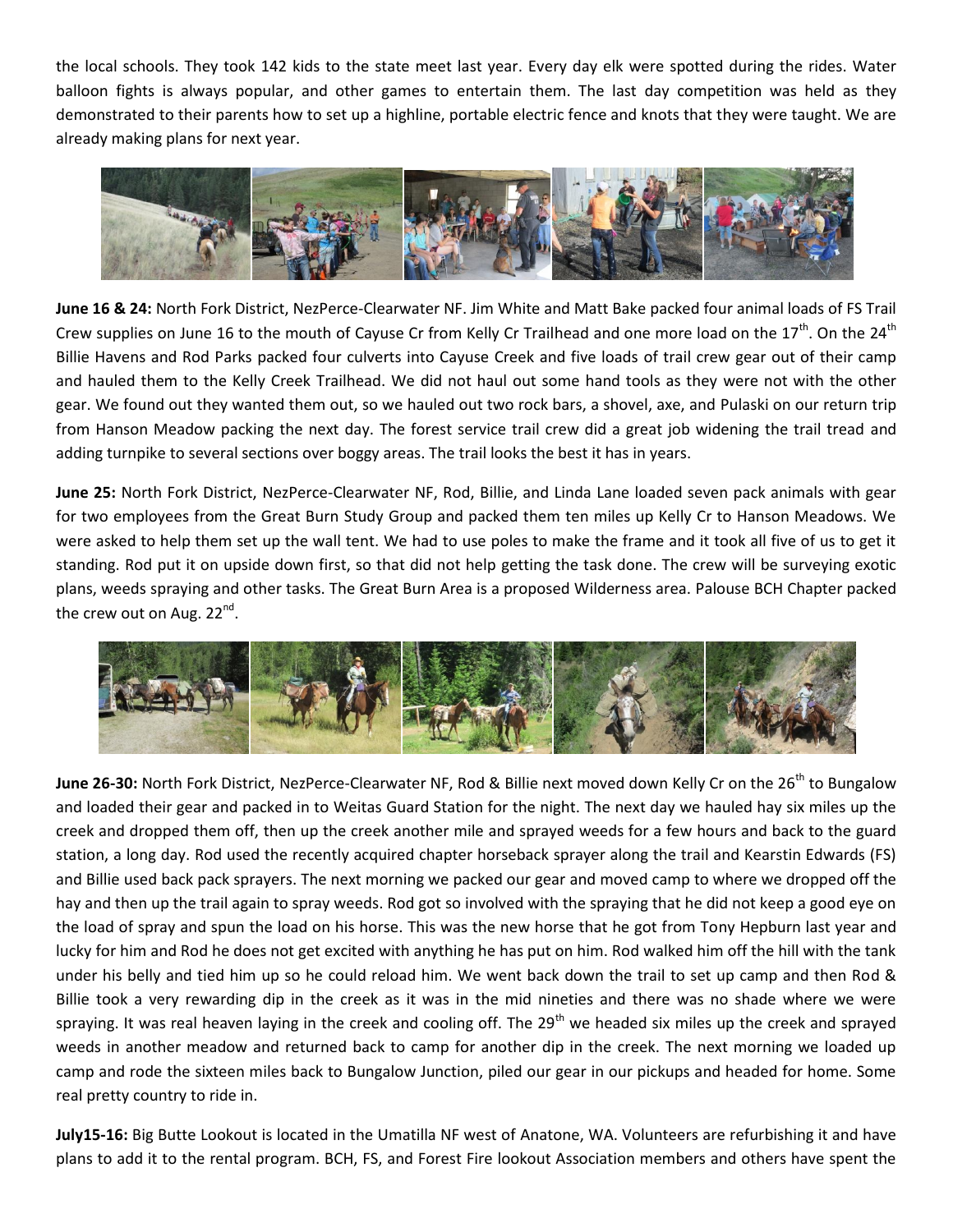last two years spending several days replacing decking, shutters, roof, and painting. They hope to have the cap put back up on an eighty foot tower and ready to rent by 2016.

**July 19-24:** Priest River Chapter called for help packing in 140 animal loads of lumber for multiple bridge crossings. The materials were from four to eight foot long and very heavy. Rod Parks helped them out, as we may need help from them in the future. This was great training for everyone's stock.

**July 28:** Washington Dept. of Fish & Wildlife contacted us about making and installing signs on the historical Zig Zag Trail, a cattle run route. This is located in Charlie Creek, twelve miles from Asotin, WA. Bill Correll made the signs and several of us rode up the trail with Bill on his eighty-ninth birthday to install them. We got drenched in a local rain cloud.

**July 29:** Ranger Cr. and Indian Tom Trails were cut out by two members for the Umatilla NF, Pomeroy RD. This is beautiful country and you can make it a loop ride with only having to ride three miles of FS road to get back to your vehicle.

**Aug. 1-5:** Ten Mile Trail Clearing Project was **in** the Nezperce-Clearwater NF, Red River RD. Jerry Lane was trail boss and he did a great job of picking us a trail with lots of work. Jerry and Linda went up two weeks before and cut out the motorized section of the trail and scouted the area. The Ten Mile Trail is twelve miles long with ten of them being in the Gospel Hump Wilderness. We came prepared with three crosscut saws, axes, and lots of wedges. Turn after turn in the trail we came to multiple trees across the trail. Our goal was to get the trail cut out to Ten Mile Meadows and move camp the next day to the meadows. We did not make it! Day three we loaded up the animals and gear and headed out for Ten Mile Meadows cutting our way as we went. Day four we headed out again and cut until four in the afternoon and headed back to camp. Day five, we celebrated when we got to the end of the trail shortly after noon. It was nice to have a short day. Day six we leisurely packed up camp and headed back to the trailhead, loaded our vehicles and stock and headed for home. We had a great work crew to get the entire trail cleared in the time we had. We would not have made it without Doug Olive (FS) showing up to help us with his muscle and knowledge of removing trees.



**Aug.21-22:** Idaho Fish & Game hosted this two day event open to the public for novice and experienced individuals that had an interest in learning more about hunting and enjoying the outdoors. On the 22nd TRBCH members demonstrated how to pack animals. The event was held at the IDFG facilities in Lewiston. Jim White provided his two mules and Linda Lane, Pat Bogar, Billie Havens, and Jim provided the training. They covered all aspects of packing stock from proper fitting of saddles, to heading down the trail with a properly loaded animal. Hands on training was also provided. This event was very well attended and there was a tremendous interest with lots of questions from the attendees. It was a really great event and excellent exposure for TRBCH.

**Sept. 5:** The North Fork Asotin Creek and North Pinkham Trail were cut out by members to make a nice loop ride. This trail is 20 miles from Asotin, WA. It starts on Washington Dept. Fish & Wildlife property and connects to Umatilla NF, Pomeroy District. They were lucky they had a chainsaw with a 30" bar, as there are some real big old growth pine trees that come down once in a while and they were blessed with one this trip.

**Sept. 12:** We had a chapter fun ride on the Fordyce Trail and Cabin Gulch trails. This is probably the most popular trail that is ridden by riders from the Lewiston Clarkston area. From the Fordyce Trailhead, there are about five different loop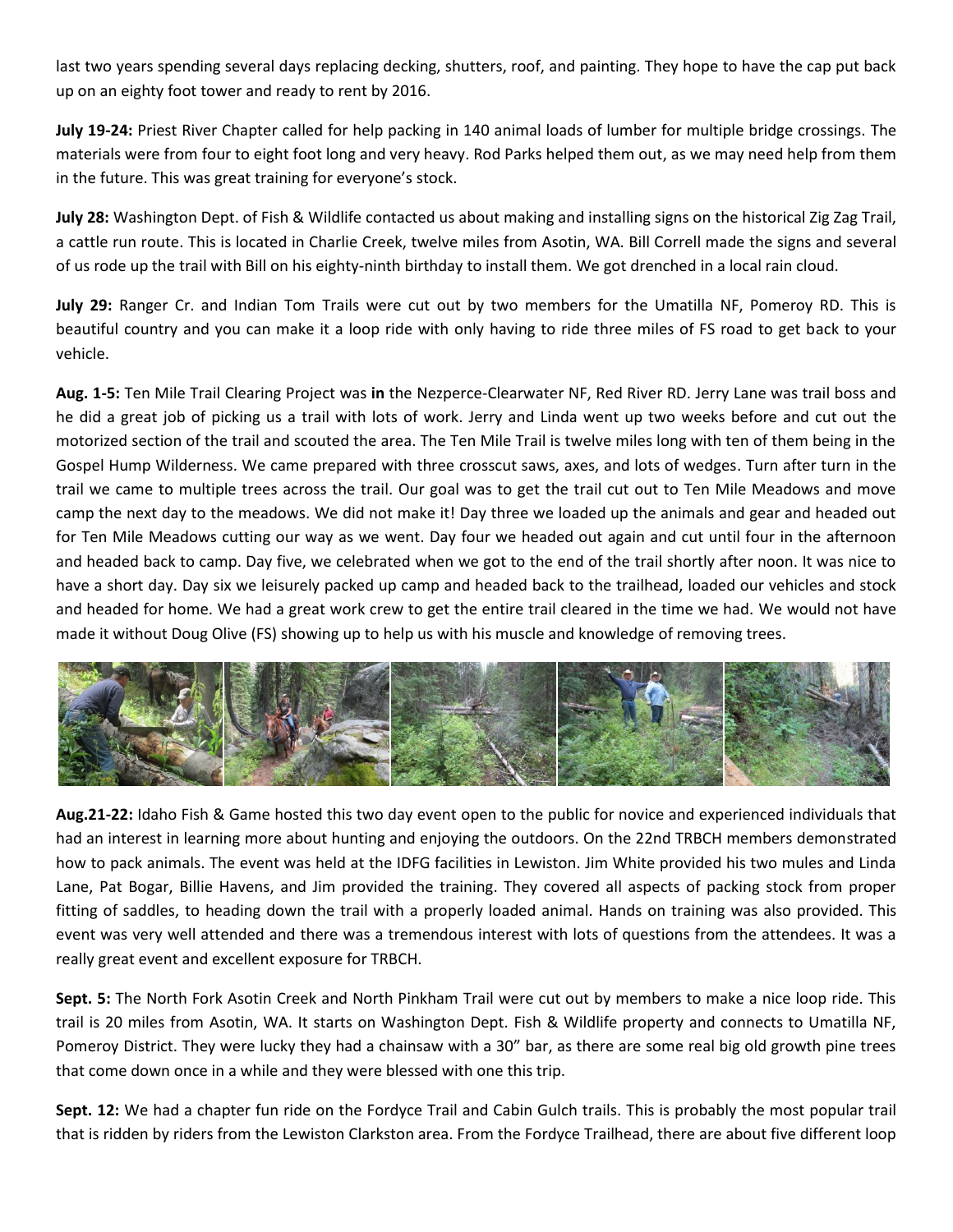rides that a person can take within a couple miles of the trailhead. Again, this is Washington Dept. Fish & Wildlife and Umatilla NF land.

**Sept. 20:** The Halsey Homestead Trailhead was a fun ride for members with a little work involved. Some riders had requested that this trail have some more signs so Bill Correll made a couple new ones and Rod Parks packed a sign post and new signs with tools and installed a new sign in Ayers Gulch and one at the top of the ridge to get riders headed the right direction to get back to their trailers. This loop ride is all on Washington Dept. Fish & Wildlife land and about fifteen miles south of Asotin, WA.

**Sept. 24-27:** The chapter manned an educational booth at NezPerce County Fair in Lewiston, ID. The chapter display was set up with brochures etc, available for the public, as well as information on our Kid's Kamp 2016. BCHI calendars were also sold. There was interest in what we do and many thanked us for our work, but not many interested in joining.

**Nov. 10:** November is our annual Pizza Chapter Meeting. Members who get separated from their stock by getting bucked off, losing their pack or riding animals, or just falling off are expected to buy a Pizza so we all can enjoy the stories as we eat pizza.

**Nov.22:** Green Gulch, Washington Dept Fish & Wildlife Project. Nov. 22 saw five of us at Green Gulch trailhead at 9:00 am enjoying the brisk 21 degrees. The eighty some elk we saw as we headed to the trailhead made us forget about the cold for a few minutes. We had two eight foot 4X4 posts and tools to plant the new signs in the ground. Rod Parks loaded the posts and tools on the dependable horse that Tony Hepburn gave him. Mike Welling packed the signs and the rest of the items we needed. We headed up the canyon and all celebrated when we got out of the canyon and into the sun. The day was beautiful! We saw several deer and more elk as we rode. Bill Correll made two signs earlier this year to install so the public could find the trail from Green Gulch to the top of the road above Rogersburg. This section of old stock trail needed marked better. WDFW gave us permission to install t-posts to delineate the trail. The materials were taken from an old fence in the area. We rolled up the wire and hauled to the top of the ridge to be hauled out later and drove t-posts to mark the trail. Everyone agreed that it was a beautiful day for riding and enjoying the wildlife.



**Nov. 28:** Annual Gate Closing Ride: A few brave souls endured the cold today for the end of the year Gate Closing FUN Ride up Asotin Creek. It was ten degrees at the trail head. Those surviving the days ride were Rod Parks, Mark Bogar, Billie Havens, Jerry and Linda Lane, Jan Garritson, and Matt Bake. Thanks to Karen Parks for staying at the trailers and having the delicious chili and hot cider ready for us when we returned. Nobody died. Not from the chili, but from the ride in the cold. We rode in the sun all morning and were pretty warm until the fog moved in. We got cold again by the time we got back to the trailhead. The highlights of the ride were several groups of deer, a herd of elk, and the warm fire and food ready when we got back.

Dec. 5: TRBCH Christmas Party was help at Guardian Angel Homes. We have been having our party here for several years now and they continue to provide us with a fantastic decorated room and delicious meals with everything cooked on sight by their crew. We did our usual White Elephant exchange with lots of stealing some of the great gifts. We thank Susie Paulson for making all the arrangements. Toys for Tots were donated from members to make a better Christmas for a few families. It was great to get together and just have time to visit with no business to deal with other than